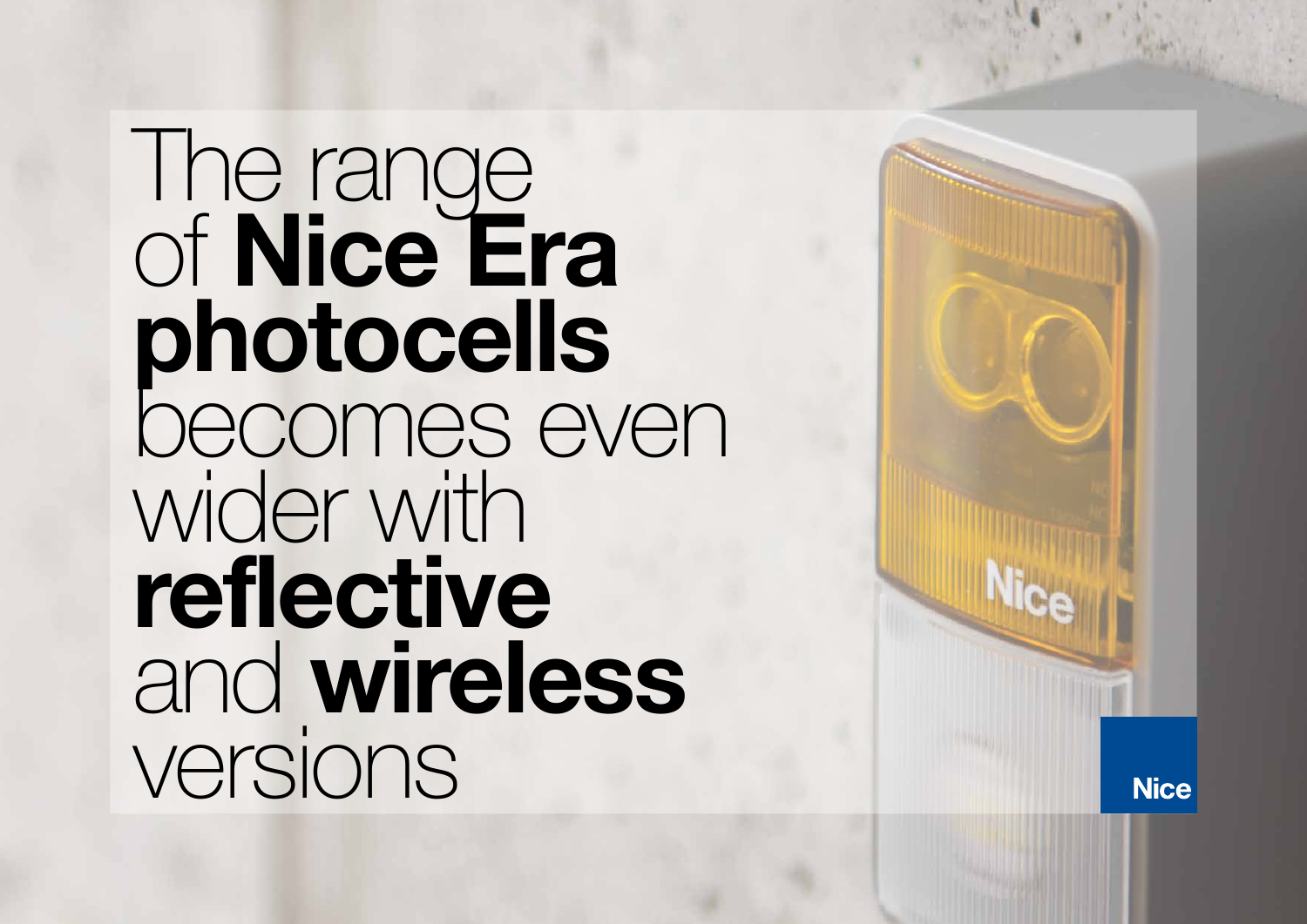# **Nice** Era Photocells

The new medium sized optical devices with reflective and wireless technologies complete the range of Nice photocells, making it easier and quicker to ensure the safety of automation systems.



EPMOR, Easier faster installation.

Only the main photocell requires wiring and not the reflective mirror.

With optional LED module.



EPMOW, Fast flexible installation.

Combined with the IBW interface, they ensure the safety of automation systems. No need to do any building works or electrical configuration.



Three different sizes of synchronised photocell to satisfy all needs and complete the safety and comfort of every automation system, even the most complex.

## Slim photocells (EPS) Synchronized photocells

also in burglar-resistant version.



## > Slim > Medium > Medium > Large

#### Medium photocells (EPM)

Fixed or positionable synchronised photocells including in anti-intrusion, reflective and wireless version.





### Large photocells (EPL)

Fixed or positionable, synchronized photocells, also in recessed version.

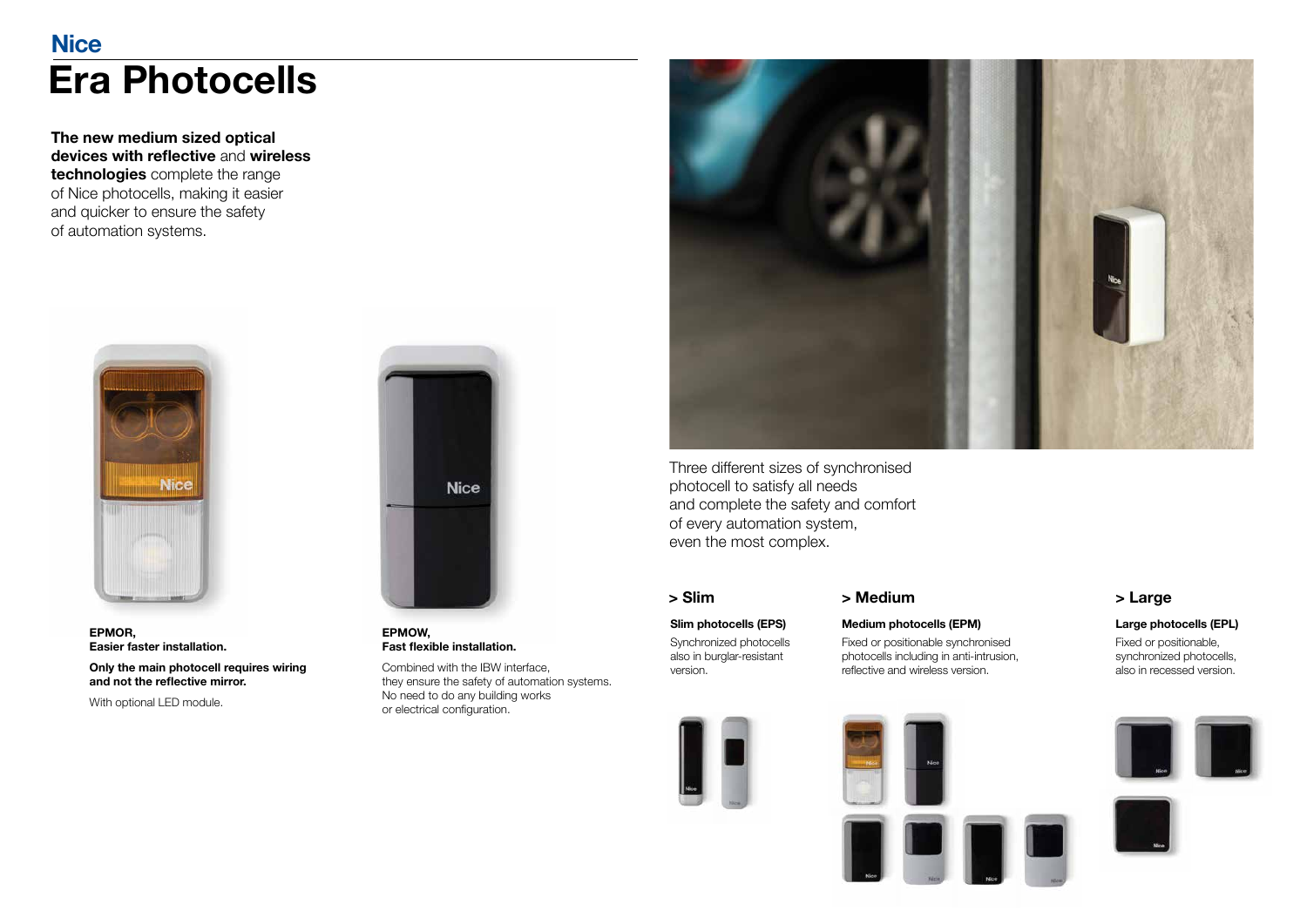# Nice **Nice Accounts to the United States of the United States and Accounts of the United States and Accounts of the United States and Accounts of the United States and Accounts of the United States and Accounts of the Unit** Era Photocell M Reflective | Era Photocell M Wireless

Medium synchronised photocells with reflective technology.

#### Built-in LED light

The optional ELMM LED light can be installed in the EPMOR photocell to illuminate the transit area, act as a flashing light or provide diagnostic indications.

#### Fast, simple installation

Only the main photocell requires wiring and not the reflective mirror.

#### Safe

D type device according to specification EN12453 which allows to pick-up obstacles on the optical axis between transmitter (TX) and receiver (RX). Using the fototest function it is possible to achieve class 2 safety fault according to specification EN 954-1.

Antiglare circuit which eliminates possible sunlight interference.

#### Universal system

EPMOR has a relay output for connection to any new or existing automation system.





#### PHOTOCELLS AND ACCESSORIES

| Code         | Description                                        | Pc./Pack. |
|--------------|----------------------------------------------------|-----------|
| <b>EPMOR</b> | Reflective outdoor photocell $+$ reflective mirror |           |
| ELMM         | LED light module for EPMOR                         |           |

|              | Estimated radio range<br>(m)    | Power supply | Absorption (mA) | Protection class<br>$(\mathsf{IP})$ | Operating<br>temperature<br>(°C Min/Max) | Relay range            | Dimensions<br>(mm)             | Weight (g) |
|--------------|---------------------------------|--------------|-----------------|-------------------------------------|------------------------------------------|------------------------|--------------------------------|------------|
| <b>EPMOR</b> | 8 (15 in optimal<br>conditions) | $12 - 24V$   | 50              | 44                                  | $-20 \div +50$                           | max 500 mA<br>and 48 V | $105 \times 50 \times$<br>40 h | 83         |

|             | Power supply | Absorbed power (W) | Protection class (IP) | Operating temperature<br>(°C Min/Max) | <b>Dimensions</b><br>(mm) | Weight (g) |
|-------------|--------------|--------------------|-----------------------|---------------------------------------|---------------------------|------------|
| <b>ELMM</b> | 12-24 V      |                    | 45                    | $-20 \div +55$                        | 40 x 30 x<br>25 h         | 20         |

Medium synchronised photocells with wireless technology

#### Fast easy installation

No need for wiring to connect the accessories to the control unit or to create routing and cable ducts; just position them in the right place and perform the control unit recognition procedure. The devices interface with the control unit through an ultra-compact dedicated interface module (IBW) which can be housed directly in the motor or control unit if separate. Fast flexible installation. Up to 7 devices with Nice BlueBUS technology can be connected to the same IBW interface.

#### Safe

D type device according to specification EN12453 which allows to pick-up obstacles on the optical axis between transmitter (TX) and receiver (RX). Using the fototest function it is possible to achieve class 2 safety fault according to specification EN 954-1.

Antiglare circuit which eliminates possible sunlight interference.

#### Easy maintenance

The photocells have a diagnostic LED which indicates possible anomalies and battery status, facilitating installation and maintenance.



#### PHOTOCELLS AND ACCESSORIES

| Code         | <b>Description</b>                                                | Pc./Pack. |
|--------------|-------------------------------------------------------------------|-----------|
| <b>EPMOW</b> | Pair of self-synchronised wireless outdoor photocells             |           |
| IBW          | Interface through EPMOW and control units with BlueBus technology |           |

### TECHNICAL SPECIFICATION TECHNICAL SPECIFICATION

|              | Estimated radio                  |                                       |                 | Protection class | Operating<br>temperature | <b>Dimensions</b>    |                                |            |
|--------------|----------------------------------|---------------------------------------|-----------------|------------------|--------------------------|----------------------|--------------------------------|------------|
|              | range (m)                        | Power supply                          | Absorption (mA) | (IP)             | (°C Min/Max)             | Relav range          | (mm)                           | Weight (g) |
| <b>EPMOW</b> | 20 (40 in optimal<br>conditions) | 3 V DC. lithium<br>battery type CR123 | 50              | 44               | $-20 \div +55$           | max 500 mA<br>e 48 V | $105 \times 50 \times$<br>40 h | 200        |

|     | Power supply                                               | Outout BlueBUS                                   | Protection class (IP) | Operating temperature<br>(°C Min/Max) | <b>Dimensions</b><br>(mm) | Weight (g) |
|-----|------------------------------------------------------------|--------------------------------------------------|-----------------------|---------------------------------------|---------------------------|------------|
| IBW | connected to the control unit's<br><b>BlueBUS</b> terminal | with a load<br>of max 20<br><b>BlueBUS</b> units | 30                    | $-20 \div +70$                        | 18 x 33<br>x 40           | 25         |